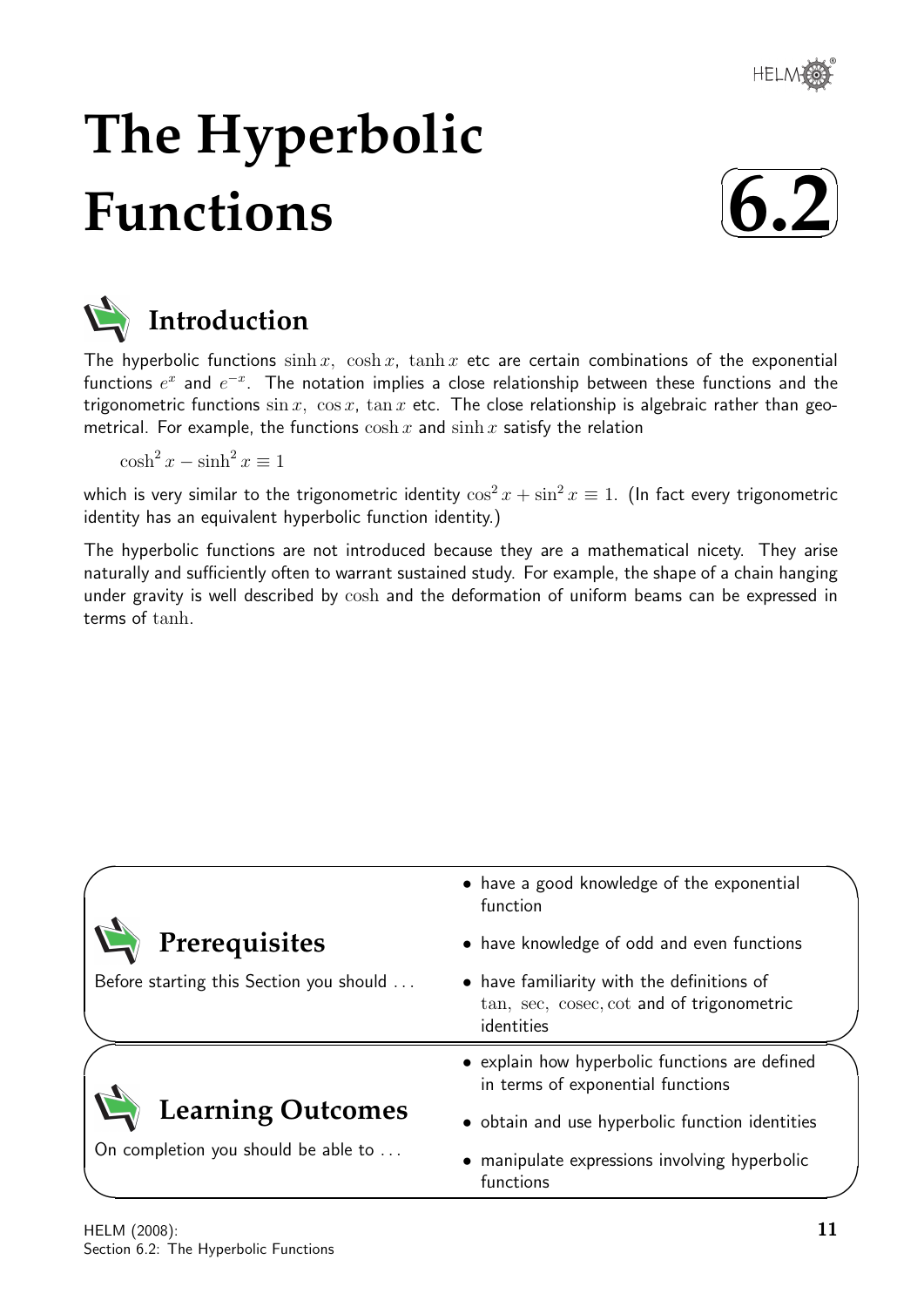# **1. Even and odd functions**

## **Constructing even and odd functions**

A given function  $f(x)$  can always be split into two parts, one of which is even and one of which is odd. To do this write  $f(x)$  as 1 2  $[f(x) + f(x)]$  and then simply add and subtract  $\frac{1}{2}$ 2  $f(-x)$  to this to give

$$
f(x) = \frac{1}{2}[f(x) + f(-x)] + \frac{1}{2}[f(x) - f(-x)]
$$

The term  $\frac{1}{2}$ 2  $[f(x) + f(-x)]$  is even because when x is replaced by  $-x$  we have  $\frac{1}{2}$ 2  $[f(-x) + f(x)]$ which is the same as the original. However, the term  $\frac{1}{2}$ 2  $[f(x) - f(-x)]$  is odd since, on replacing x by  $-x$  we have  $\frac{1}{2}$ 2  $[f(-x) - f(x)] = -\frac{1}{2}$ 2  $[f(x) - f(-x)]$  which is the negative of the original.



Solution  
\n
$$
f(x) = x^3 + 2^x
$$
\n
$$
f(-x) = (-x)^3 + 2^{-x} = -x^3 + 2^{-x}
$$
\nEven part:  
\n
$$
\frac{1}{2}(f(x) + f(-x)) = \frac{1}{2}(x^3 + 2^x - x^3 + 2^{-x}) = \frac{1}{2}(2^x + 2^{-x})
$$
\nOdd part:  
\n
$$
\frac{1}{2}(f(x) - f(-x)) = \frac{1}{2}(x^3 + 2^x + x^3 - 2^{-x}) = \frac{1}{2}(2x^3 + 2^x - 2^{-x})
$$



Separate the function  $x^2 - 3^x$  into odd and even parts.

First, define  $f(x)$  and find  $f(-x)$ :

| <b>Your solution</b>                        |           |
|---------------------------------------------|-----------|
| $f(x) =$                                    | $f(-x) =$ |
|                                             |           |
| Answer                                      |           |
| $f(x) = x^2 - 3^x$ , $f(-x) = x^2 - 3^{-x}$ |           |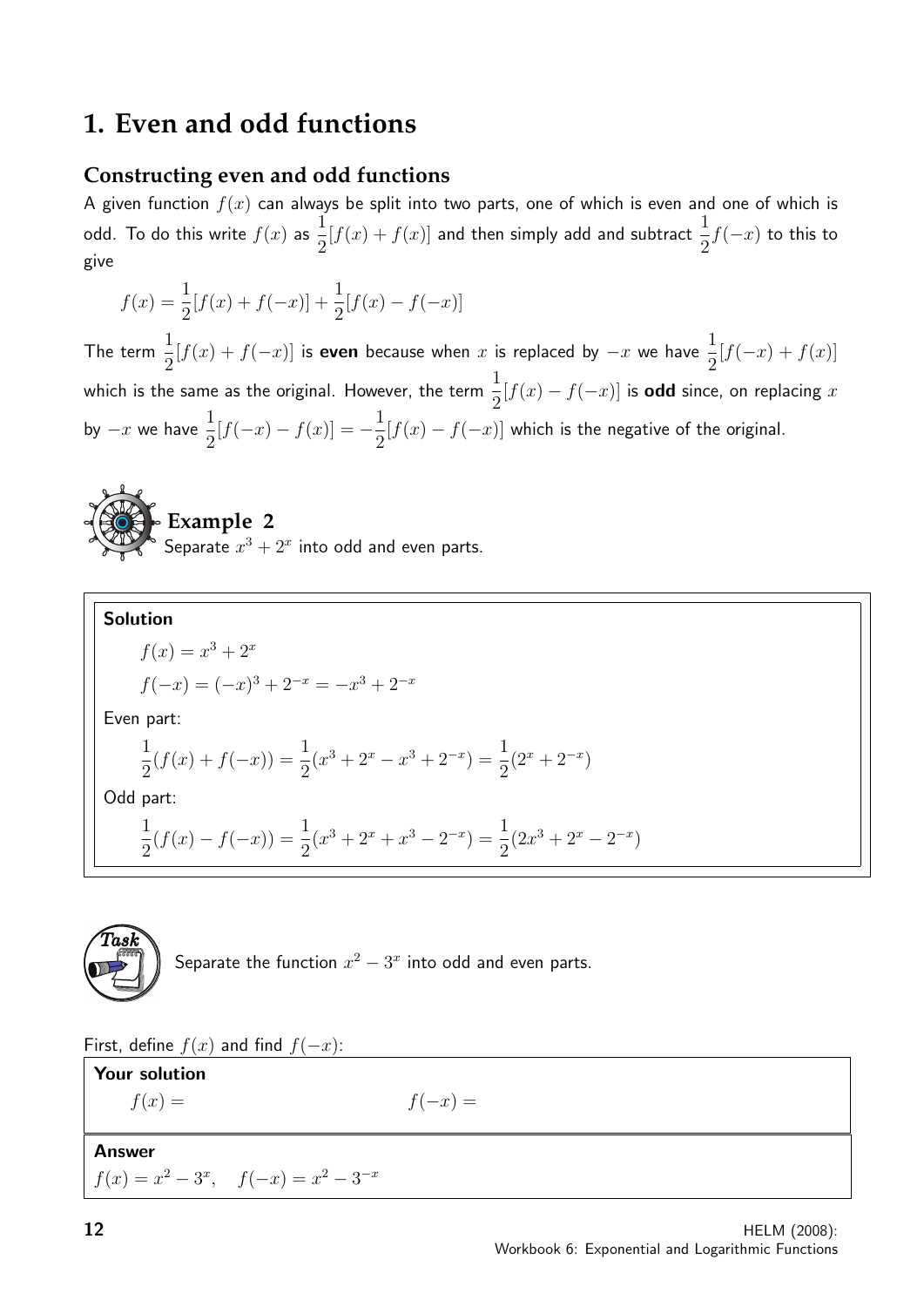

Now construct  $\frac{1}{2}$ 2  $[f(x) + f(-x)], \frac{1}{2}$ 2  $[f(x) - f(-x)]$ :

## Your solution

$$
\frac{1}{2}[f(x) + f(-x)] = \frac{1}{2}[f(x) - f(-x)] =
$$

#### Answer

$$
\frac{1}{2}[f(x) + f(-x)] = \frac{1}{2}(x^2 - 3^x + x^2 - 3^{-x})
$$
  
=  $x^2 - \frac{1}{2}(3^x + 3^{-x})$ . This is the even part of  $f(x)$ .  

$$
\frac{1}{2}[f(x) - f(-x)] = \frac{1}{2}(x^2 - 3^x - x^2 + 3^{-x})
$$
  
=  $\frac{1}{2}(3^{-x} - 3^{x})$ . This is the odd part of  $f(x)$ .

## **The odd and even parts of the exponential function**

Using the approach outlined above we see that the even part of  $e^x$  is

$$
\frac{1}{2}(\mathrm{e}^x + \mathrm{e}^{-x})
$$

and the odd part of  $e^x$  is

$$
\frac{1}{2}(\mathrm{e}^x - \mathrm{e}^{-x})
$$

We give these new functions special names:  $\cosh x$  (pronounced 'cosh' x) and  $\sinh x$  (pronounced 'shine'  $x$ ).



These two functions, when added and subtracted, give

 $\cosh x + \sinh x \equiv e^x$ and  $\cosh x - \sinh x \equiv e^{-x}$ 

The graphs of  $\cosh x$  and  $\sinh x$  are shown in Figure 4.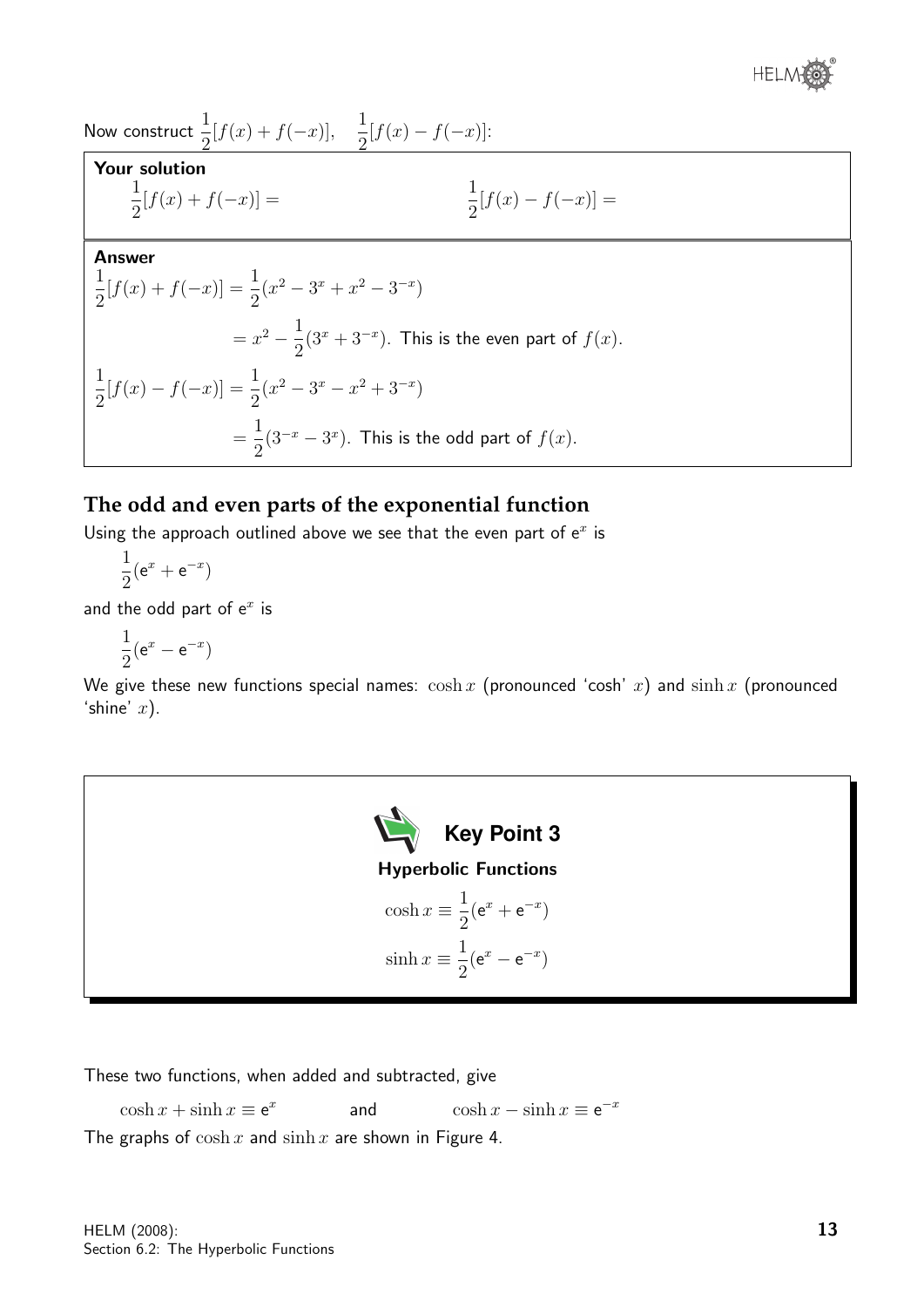

**Figure 4:**  $\sinh x$  and  $\cosh x$ 

Note that  $\cosh x > 0$  for all values of x and that  $\sinh x$  is zero only when  $x = 0$ .

# **2. Hyperbolic identities**

The hyperbolic functions  $\cosh x$ ,  $\sinh x$  satisfy similar (but not exactly equivalent) identities to those satisfied by  $\cos x$ ,  $\sin x$ . We note first some basic notation similar to that employed with trigonometric functions:

 $\cosh^n x$  means  $(\cosh x)^n$  $\sinh^n x$  means  $(\sinh x)^n$   $n \neq -1$ 

In the special case that  $n = -1$  we do not use  $\cosh^{-1} x$  and  $\sinh^{-1} x$  to mean 1  $\cosh x$ and  $\frac{1}{\cdots}$  $\sinh x$ respectively. The notation  $\cosh^{-1} x$  and  $\sinh^{-1} x$  is reserved for the **inverse functions** of  $\cosh x$ and  $\sinh x$  respectively.

$$
\begin{pmatrix} \text{Task} \\ \text{PQ} \end{pmatrix} \text{ Show that } \cosh^2 x - \sinh^2 x \equiv 1 \text{ for all } x.
$$

(a) First, express  $\cosh^2 x$  in terms of the exponential functions  $e^x$ ,  $e^{-x}$ :

**Your solution**  

$$
\cosh^2 x \equiv \left[\frac{1}{2}(e^x + e^{-x})\right]^2 \equiv
$$

**Answer** 

$$
\frac{1}{4}(e^x + e^{-x})^2 \equiv \frac{1}{4}[(e^x)^2 + 2e^x e^{-x} + (e^{-x})^2] \equiv \frac{1}{4}[e^{2x} + 2e^{x-x} + e^{-2x}] \equiv \frac{1}{4}[e^{2x} + 2 + e^{-2x}]
$$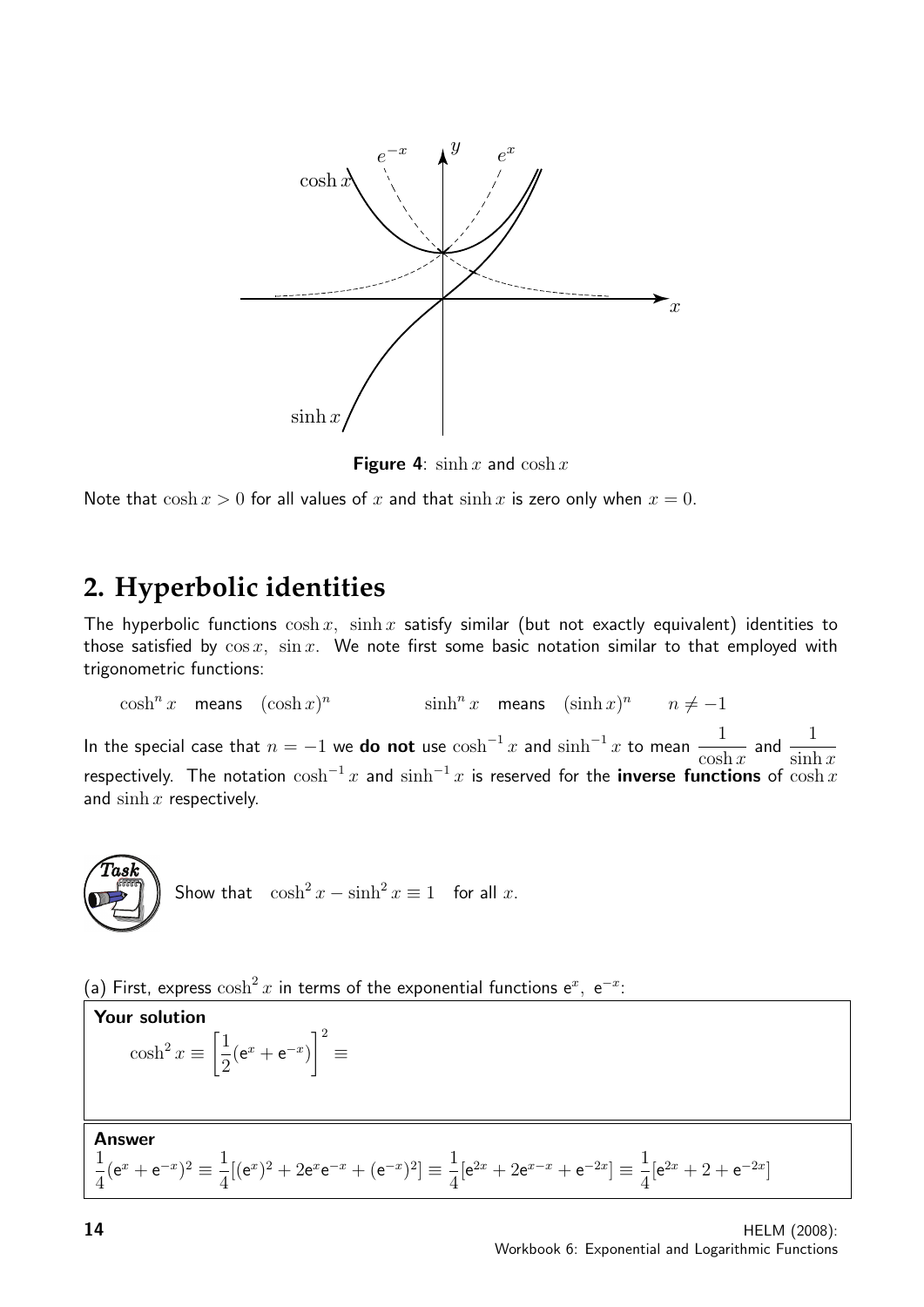

(b) Similarly, express  $\sinh^2 x$  in terms of e<sup>x</sup> and e<sup>-x</sup>:



As an alternative to the calculation in this Task we could, instead, use the relations

 $e^x \equiv \cosh x + \sinh x$  e  $e^{-x} \equiv \cosh x - \sinh x$ 

and remembering the algebraic identity  $(a + b)(a - b) \equiv a^2 - b^2$ , we see that

 $(\cosh x + \sinh x)(\cosh x - \sinh x) \equiv e^x e^{-x} \equiv 1$  that is  $\cosh^2 x - \sinh^2 x \equiv 1$ 



The fundamental identity relating hyperbolic functions is:

$$
\cosh^2 x - \sinh^2 x \equiv 1
$$

This is the hyperbolic function equivalent of the trigonometric identity:  $\cos^2 x + \sin^2 x \equiv 1$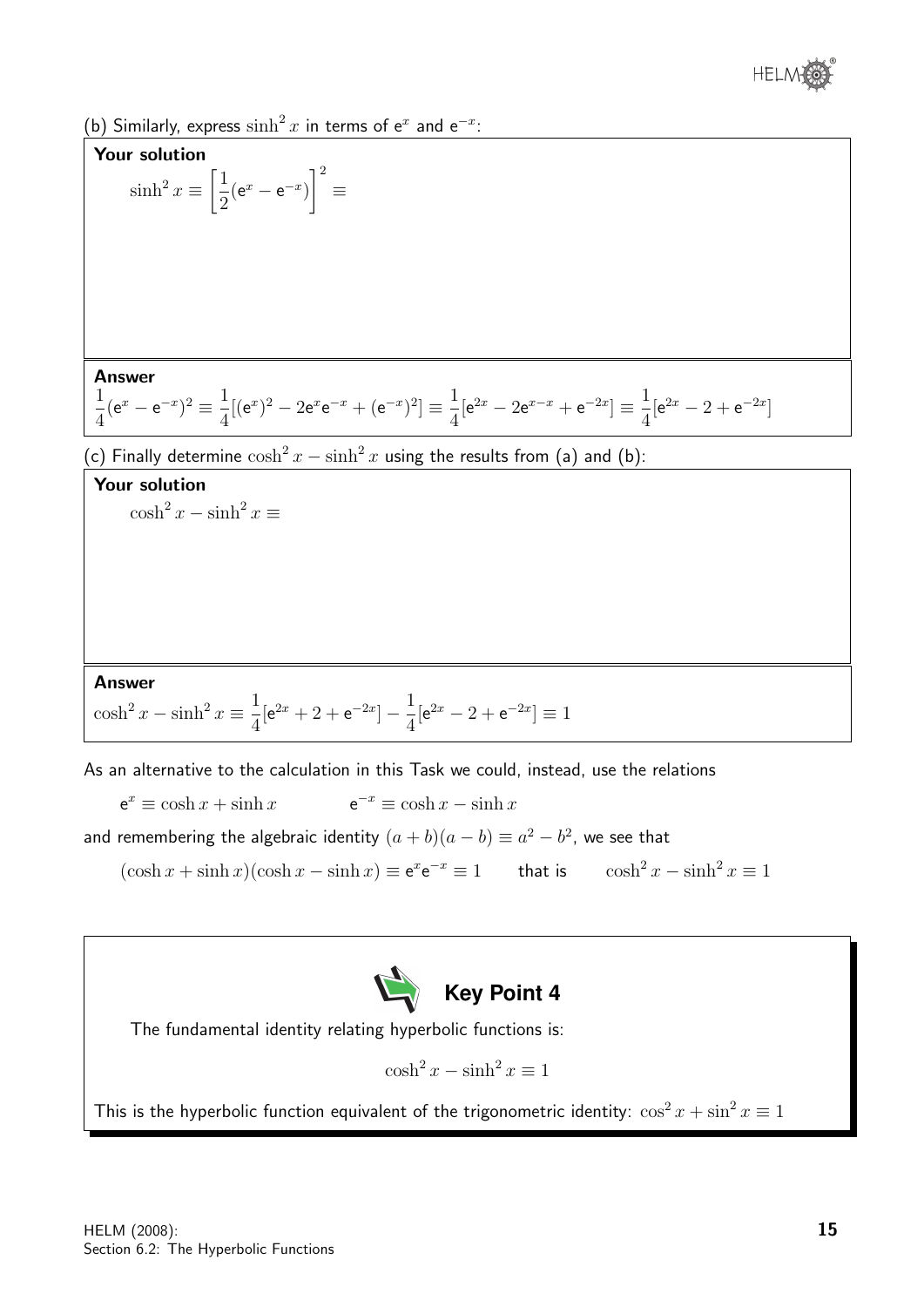

Show that  $\cosh(x + y) \equiv \cosh x \cosh y + \sinh x \sinh y$ .

First, express  $\cosh x \cosh y$  in terms of exponentials:

**Your solution**  
\n
$$
\cosh x \cosh y \equiv \left(\frac{e^x + e^{-x}}{2}\right) \left(\frac{e^y + e^{-y}}{2}\right) \equiv
$$
\n**Answer**  
\n
$$
\left(\frac{e^x + e^{-x}}{2}\right) \left(\frac{e^y + e^{-y}}{2}\right) \equiv \frac{1}{4} [e^x e^y + e^{-x} e^y + e^x e^{-y} + e^{-x} e^{-y}] \equiv \frac{1}{4} (e^{x+y} + e^{-x+y} + e^{x-y} + e^{-x-y})
$$

Now express  $\sinh x \sinh y$  in terms of exponentials:

Your solution

$$
\left(\frac{e^x - e^{-x}}{2}\right)\left(\frac{e^y - e^{-y}}{2}\right) \equiv
$$

Answer

$$
\left(\frac{e^x - e^{-x}}{2}\right)\left(\frac{e^y - e^{-y}}{2}\right) \equiv \frac{1}{4}(e^{x+y} - e^{-x+y} - e^{x-y} + e^{-x-y})
$$

Now express  $\cosh x \cosh y + \sinh x \sinh y$  in terms of a hyperbolic function:

# Your solution  $\cosh x \cosh y + \sinh x \sinh y =$ Answer

 $\cosh x \cosh y + \sinh x \sinh y \equiv \frac{1}{2}$ 2  $(e^{x+y} + e^{-(x+y)})$  which we recognise as  $cosh(x+y)$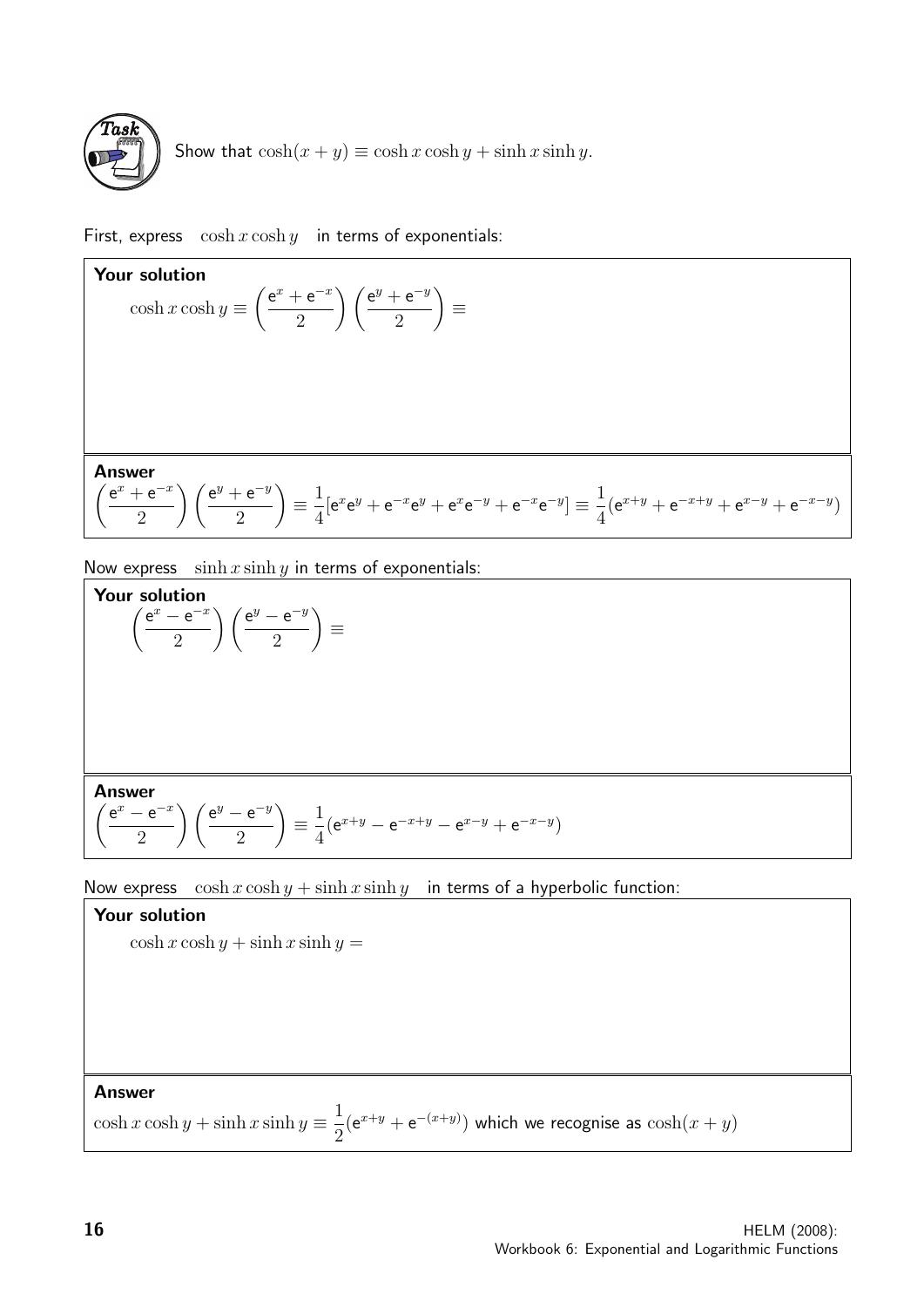Other hyperbolic function identities can be found in a similar way. The most commonly used are listed in the following Key Point.



# **3. Related hyperbolic functions**

Given the trigonometric functions  $\cos x$ ,  $\sin x$  related functions can be defined;  $\tan x$ ,  $\sec x$ ,  $\csc x$ through the relations:

 $\tan x \equiv \frac{\sin x}{x}$  $\cos x$  $\sec x \equiv \frac{1}{2}$  $\cos x$ cosec  $x \equiv \frac{1}{x}$  $\sin x$  $\cot x \equiv \frac{\cos x}{x}$  $\sin x$ 

In an analogous way, given  $\cosh x$  and  $\sinh x$  we can introduce hyperbolic functions  $\tanh x$ , sech x, cosech x and coth x. These functions are defined in the following Key Point: